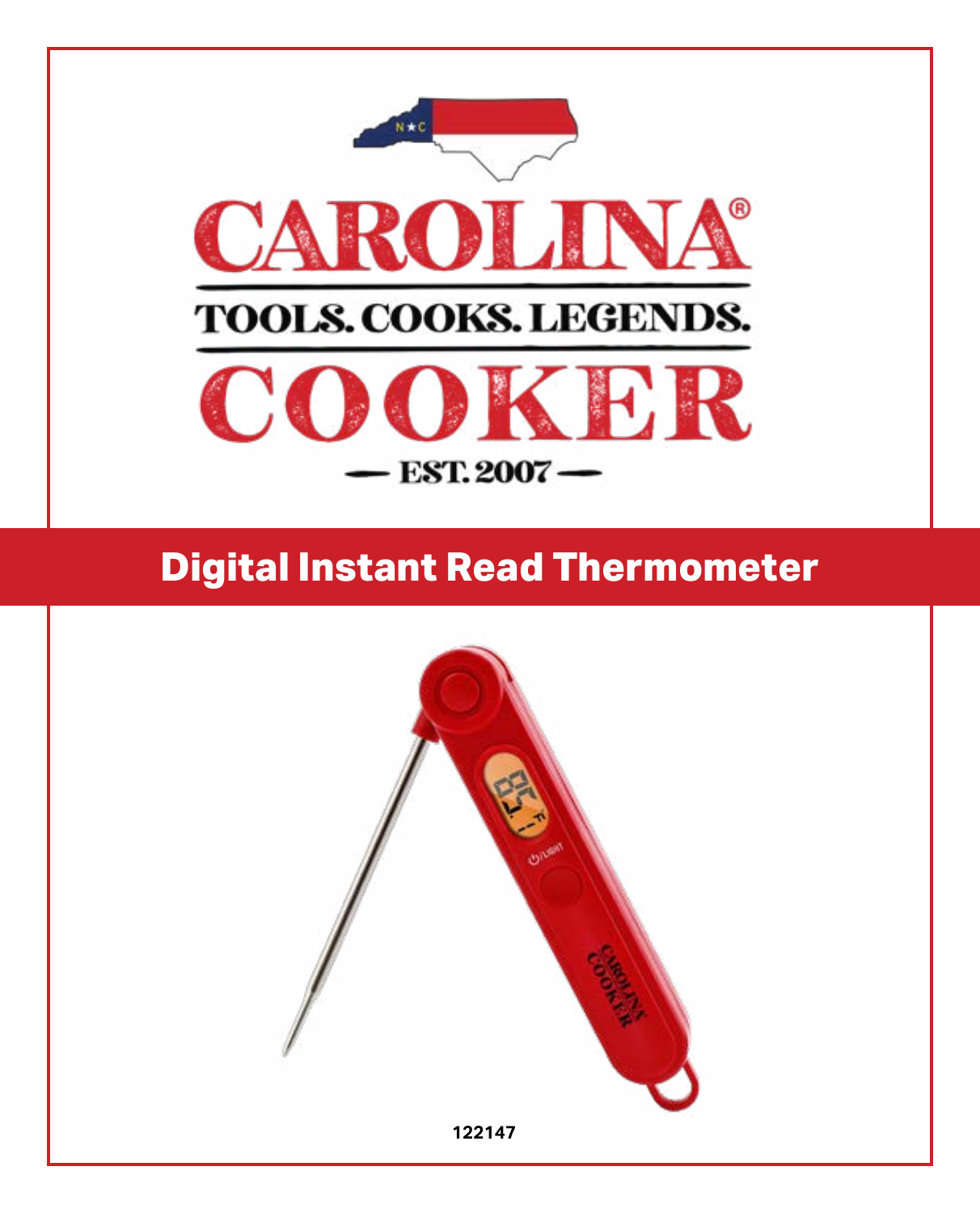### **PRODUCT**



### **MANUAL**

- 1. Automatic Bounce Button: Press the Bounce Button to automatically release the probe.
- 2. Display: Backlight screen display the current temperature.
- 3. Power /LIGHT Button: Press once to turn ON the unit and backlight screen display, press once again to turn the backlight screen off, press and hold for 2 seconds to turn the unit off.
- 4. Stopper Lock: Holds the temperature probe in place when fully extended.
- 5. Magnet: Can easily attach to any metal surface.
- 6. °C/° F Button: Press the °C/° F Button to select which temperature unit to display.
- 7. Temperature Probe: Insert temperature probe into meat to receive internal meat temperature.
- 8. Battery Compartment: Holds one 1 AAA battery to power the unit.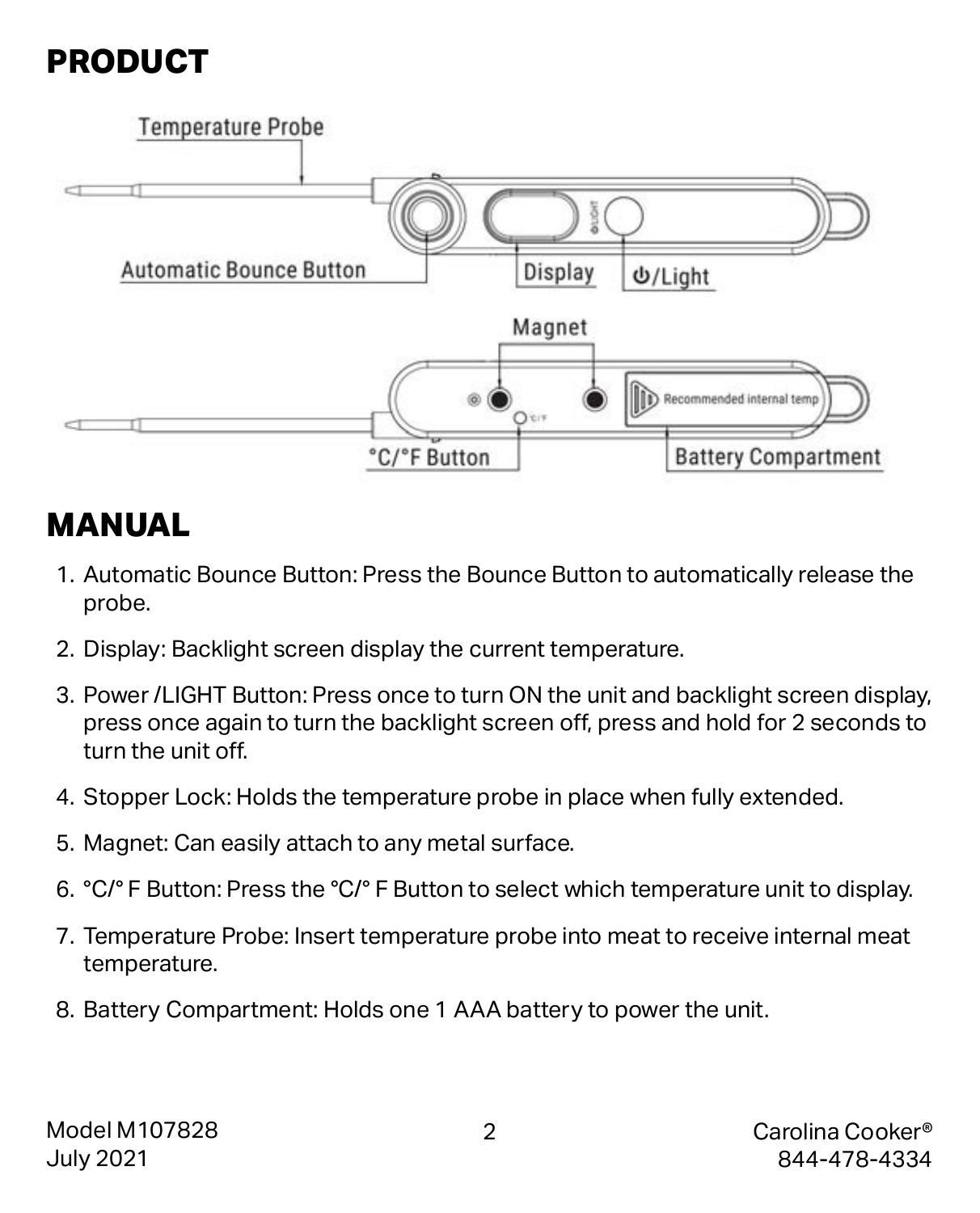### **SPECIFICATIONS**

- 1. Temperature range: -58° F  $\sim$  572° F ( $\cdot$ 50°C  $\sim$  300°C). If the temperature is below -58° F(-50 °C) or above 572 ° F (300 °C), LL.L or HH.H will show on the display.
- 2. Two Buttons: Power/LIGHT and °C/° F.
- 3. 1 □·minute auto-off feature.
- 4. Resolution: 0.1 °C/° F.
- 5. Temperature Accuracy: ±0. 9° F(±0.5°C) in range between 32 to 212° F (0 to 100°C).
- 6. Power supply: 1 X AAA 1.5V.

# **BEFORE FIRST USE**

- 1. Insert or Replace Battery: Insert one AAA battery in correct polarity (+) and (-) as indicated.
- 2. Clean stainless tip: wash tip with warm soapy sponge or cloth, then rinse and dry.
- 3. Do not immerse product body in water.
- 4. PLEASE READ AND FOLLOW ALL INSTRUCTIONS.
- 5. The thermometer is now ready to use.

### **TO MEASURE FOOD TEMPERATURE**

- 1. Press the bounce button to release the probe (Picture 1 ).
- 2. Press Power/LIGHT button to turn on the thermometer.
- 3. Press the °C/° F button on the back of the unit to select the temperature unit: °c or °F. Please note, the temperature unit will keep the last temperature unit selection when you power on the thermometer next time.

Picture 1

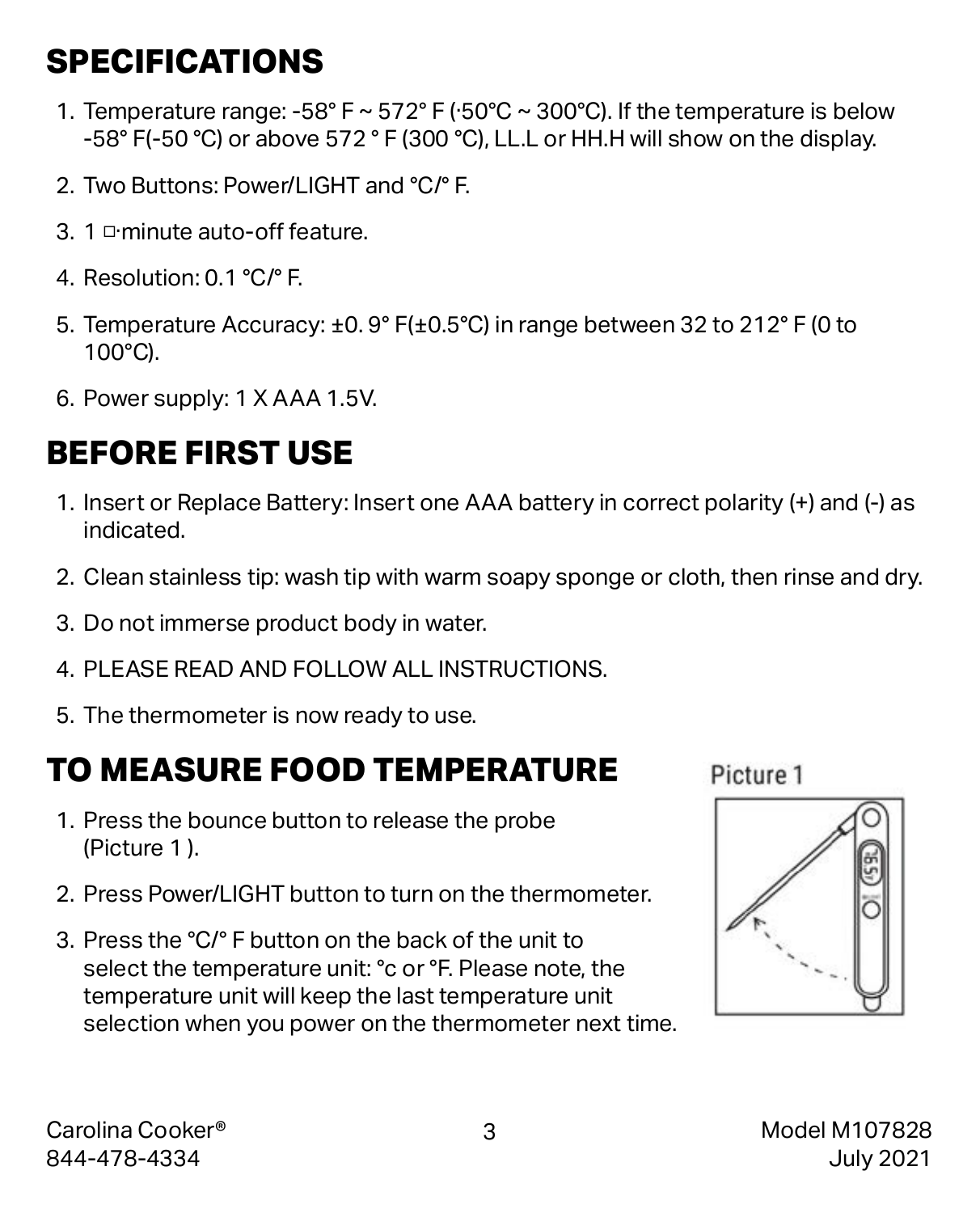will start to measure the internal food temperature.



- 5. Wait until temperature reading stabilizes on display.
- 6. Press Power/LIGHT button to turn off the thermometer. This thermometer also comes with auto-off feature: it will automatically turn off if no button is pushed in 10 minutes.

### **HELPFUL HINTS**

- When measuring multiple or different foods and meats, it may be desirable to cool the probe by rinsing the tip with cold water between readings.
- It is recommended that you wipe the probe tip clean between readings. This is especially important when taking readings from different foods and meats.
- The thermometer is designed for temporary, hand held use. Do not leave in an oven. Do not leave inserted in extremely hot foods or liquids (anything over 572°F) for more than 1 minute.
- Always take your reading in the thickest available portion of meat. Thin portions of meat are difficult to measure because they tend to cook through fast. Avoid touching bone. If the tip touches the bone or heavy fat area of the meat, or if the tip is not deep enough, take a second reading to ensure accuracy.
- Not intended for use by persons ages 12 or under.

Model M107828 July 2021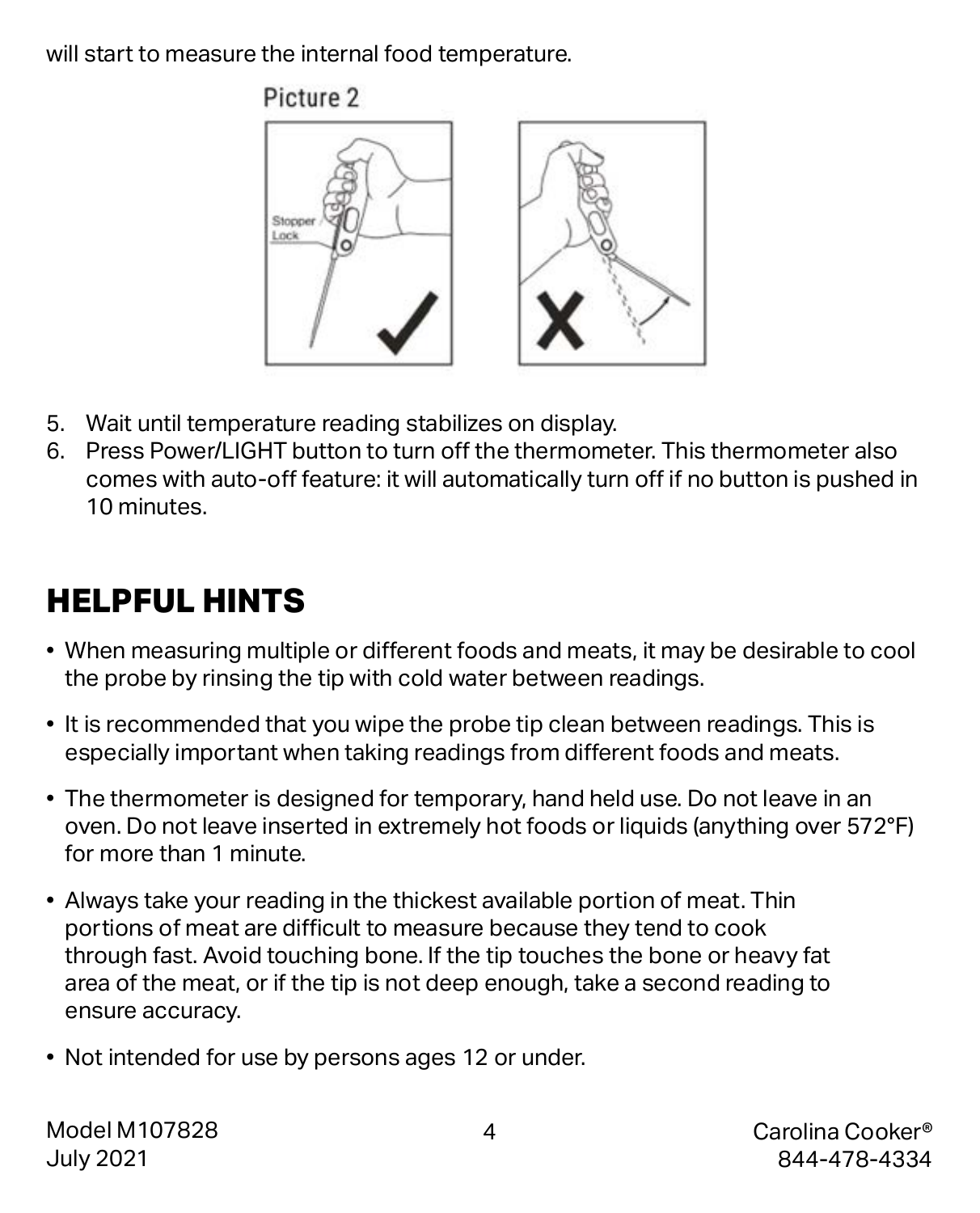# **PRESET TEMPERATURE COOKING CHART**

| <b>PRESET</b><br><b>TYPE</b><br><b>HEADING</b> | <b>FOOD</b><br><b>TYPE</b>                                                                                                               | <b>RECOMMENDED</b><br><b>INTERNAL</b><br><b>TEMPERATURE</b> |
|------------------------------------------------|------------------------------------------------------------------------------------------------------------------------------------------|-------------------------------------------------------------|
| <b>FISH</b><br><b>BEEF MED RARE</b>            | Fish<br>Beef (roasts, steaks & chops) -<br><b>Medium Rare</b>                                                                            | $145^{\circ}$ F/63 $^{\circ}$ C                             |
| <b>HAM</b>                                     | Egg dishes<br>Ham (Raw) - Note: Precooked<br>Ham (140°F)                                                                                 | $160°$ F/71°C                                               |
| <b>BEEF</b><br><b>MEDIUM</b>                   | Beef (roasts, steaks & chops) - Medium<br>Pork (roasts, steaks, chops, sausages) -<br>Medium (Pink)<br>Ground Meats (beef, veal, pork)   | $160°$ F/71°C                                               |
| <b>VEAL</b><br><b>PORK</b>                     | Veal (steaks, roasts, tenderized or non-<br>tenderized cuts) - Well Done<br>Pork (roasts, steaks, chops, sausages) -<br><b>Well Done</b> | 170°F/77°C                                                  |
| <b>BEEF WELL</b>                               | Beef (roasts, steaks & chops) - Well                                                                                                     | $170°$ F/77°C                                               |
| POULTRY                                        | Poultry (chicken, turkey) - Whole<br>Duck & Goose                                                                                        | $165^\circ$ F/74 $^\circ$ C                                 |

### **CARE OF YOUR THERMOMETER**

• Do not touch the stainless portion of the thermometer during or right after measuring temperatures since it will be hot.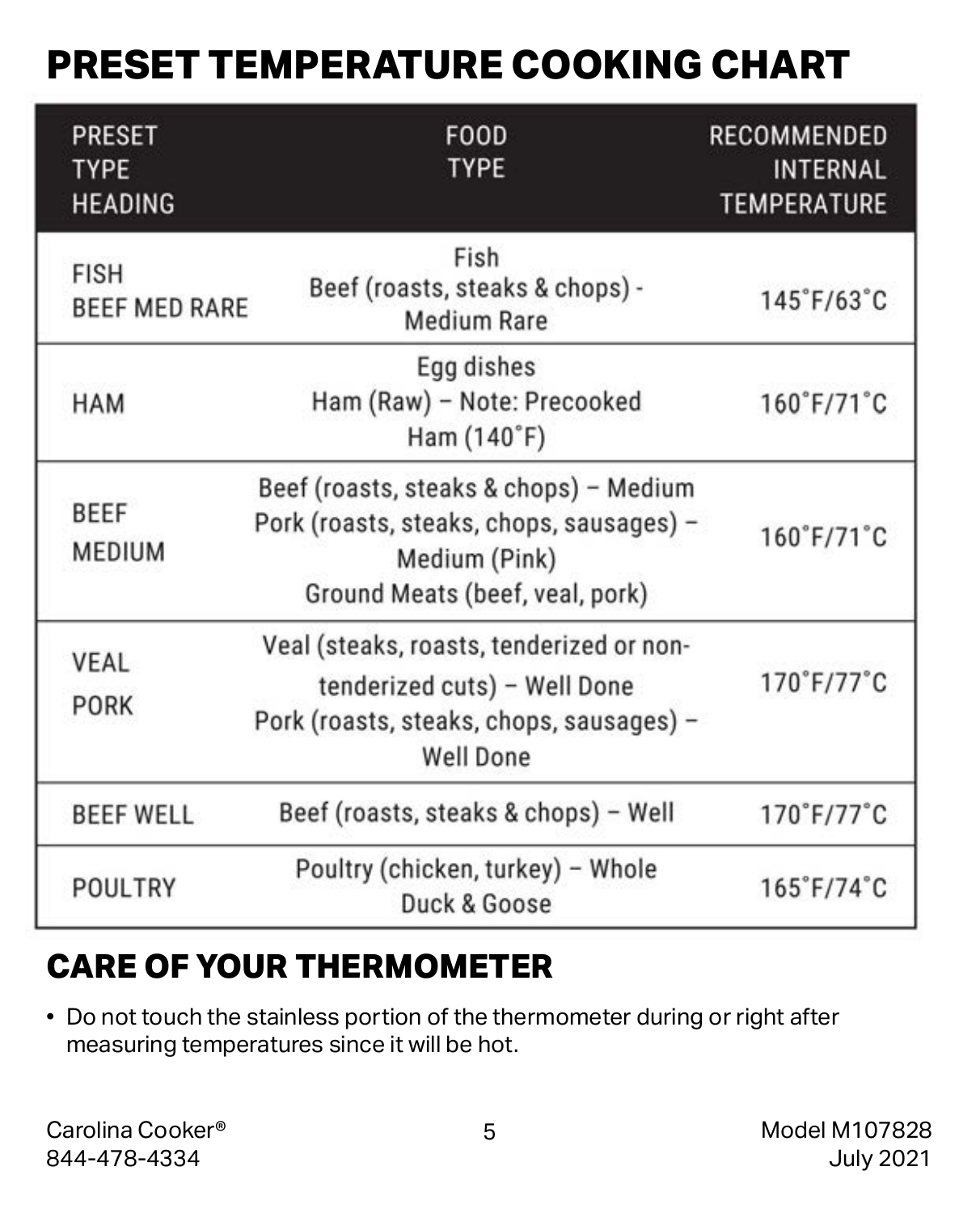- Do not place the unit in dishwasher or immerse in any liquid. To clean, wipe the probe tip with a damp soapy cloth or sponge and then dry.
- Do not leave exposed to extreme high or low temperatures since this will damage electronic parts and plastics.
- Do not leave the thermometer inserted in food during cooking.
- Remove battery if stored for more than four months.

# **DECLARATION OF CONFORMITY**

Hereby, the manufacturer declares that this product complies with the basic requirements and applicable complies with the basic requirements and applicable regulations of the EMC Directive 2014/30/EU. The complete declaration of conformity can be found at:

https:/ /itron i csmal I. com/ eu-declaration-of-conformity/

### **Disposal**

#### **Meaning of the "Dustbin" Symbol**

- Protect our environment: do not dispose of electrical equipment in the domestic waste.
- Please return any electrical equipment that you will no longer use to the collection points provided for their disposal.
- This helps avoid the potential effects of incorrect disposal on the environment and human health.
- This will contribute to the recycling and other forms of reutilisation of electrical and electronic equipment.
- Information concerning where the equipment can be disposed of can be obtained from your local authority.